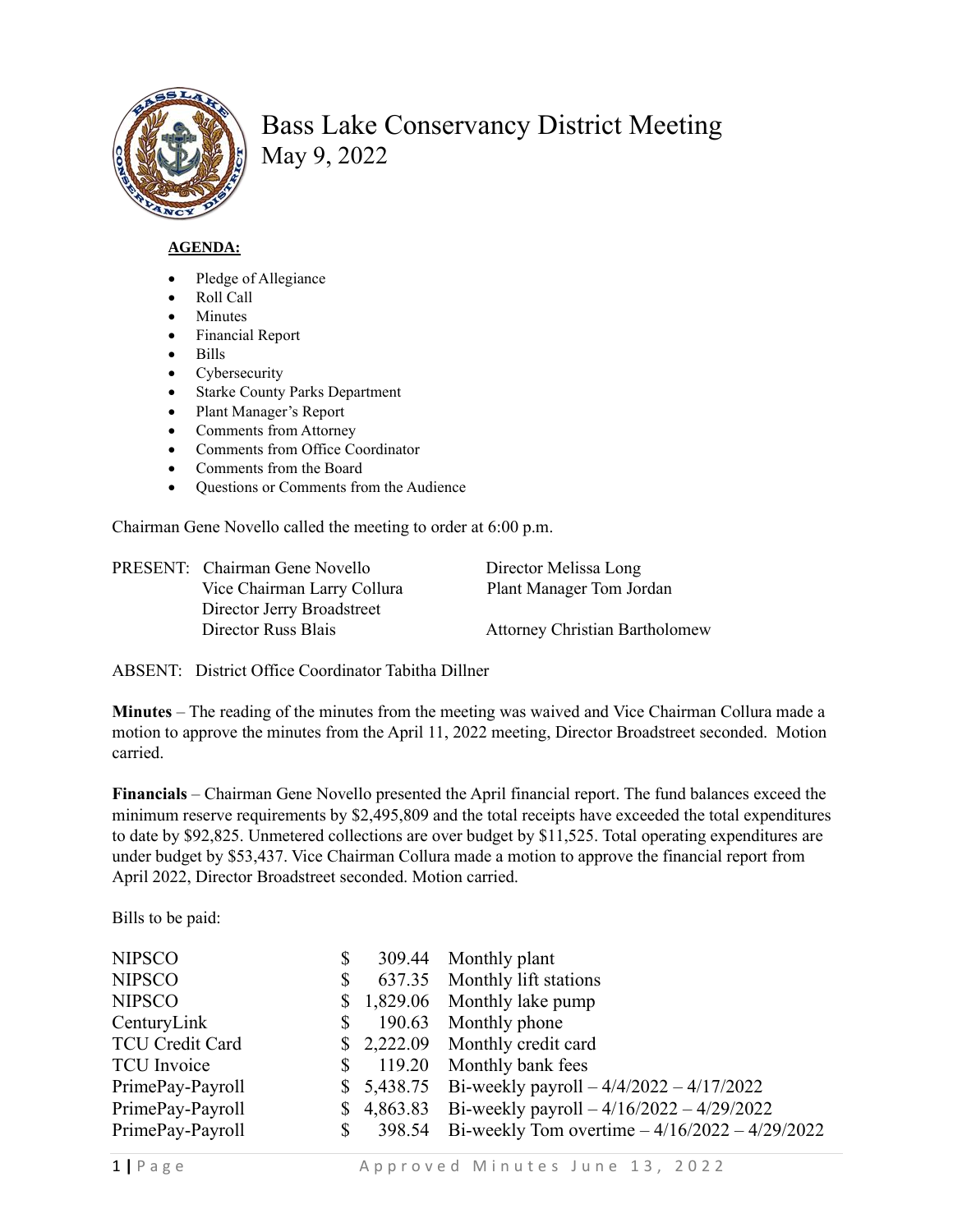| PrimePay-Invoice           | \$ | 169.17      | Monthly service charges             |
|----------------------------|----|-------------|-------------------------------------|
| <b>HWC</b>                 | \$ | 137.00      | Monthly computer fee                |
| <b>HWC</b>                 | \$ | 199.00      | DualVault Backup Setup fee-one time |
| <b>BBC</b> Attorney        | \$ | 3,456.00    | Monthly attorney fee                |
| <b>Baker Tilly</b>         | \$ | 1,895.00    | Monthly accounting fee-April        |
| <b>Baker Tilly</b>         | \$ | 1,895.00    | Monthly accounting fee-May          |
| <b>Baker Tilly</b>         | \$ | 922.50      | Weed & pump assessment              |
| Wildman                    | \$ | 66.83       | Monthly office supplies/services    |
| Northern IN Wildlife       | \$ | 455.00      | Monthly trapper fee                 |
| Badger                     | \$ | 1,093.58    | Cleaned C, I, J liftstation         |
| <b>Accident Fund</b>       |    | 1,560.00    | Annual workers comp fee             |
| <b>Travelers Insurance</b> |    | \$15,531.00 | Annual insurance fee                |
| <b>Arlene Diericks</b>     | S  | 121.70      | Sold home with credit               |
| <b>Smith Farm Store</b>    | \$ | 27.55       | Supplies                            |
|                            |    |             |                                     |

Director Blais made a motion to approve the bills as presented noting each payee, the dollar amounts, and purpose were read into the May 9, 2022 minutes, Vice Chairman Collura seconded. Motion carried.

**Cybersecurity—**Vice Chairman Collura presented to the Board an email from HWC on a cybersecurity meeting that HWC employees had participated in. This meeting addressed some issues with cybersecurity and technology concerns right now and how to better protect ourselves. HWC has been working within the guidelines to ensure the upmost security for BLCD. One of these includes changing the extension of our website from .org to .gov. Vice Chairman Collura stated that he'd work with HWC and Office Coordinator Dillner on this.

**Starke County Parks Department—**Rick Ritzler requested from the Board to waive the fee for when the Starke County Parks Department hooks up to the BLCD sewer system. After some discussion the Board agreed to donate \$1,000 instead of waiving the \$3,700 hookup fee. Vice Chairman Collura made a motion to approve the donation of \$1,000 to the Starke County Parks Department, Director Blais seconded. Motion carried.

**Plant Manager's Report—**Plant Manager Jordan reported that there was 2.61 inches of precipitation for April and the lake pump pumped 33 million gallons into the lake. Plant Manager Jordan stated that Territorial Engineer was at the plant, and they discussed the Asset Management Plan. Plant Manager Jordan sent the letter to NIPSCO to replace the lights at liftstation J and the Lake Pump to LED lights that cause less light pollution. Plant Manager Jordan said that installation of the generators for liftstations 'H', 'I', and 'K' will start May 10<sup>th</sup>. Plant Manager Jordan stated that the lake pump was turned off on April  $25<sup>th</sup>$  due to the water running over the dam.

**District Office Coordinator's Comments—**Office Coordinator Dillner was absent. Plant Manager Jordan reported for Office Coordinator Dillner that 17 liens were filed for \$3,034.57.

**Attorney's Comments—** Attorney Bartholomew passed out a draft of the port-a-potty ordinance for the Boards review. After some discussion on a few revisions, Vice Chairman Collura made a motion to approve the port-a-pot ordinance 22-01 with the proposed changes, Director Long seconded. Motion carried. Attorney Bartholomew reported that a legal notice was published in the newspaper as well as added to the BLCD website by Office Coordinator Dillner about the BLCD election. The annual meeting will be held June 25<sup>th</sup> at 10am at the BLPOA building, instead of in July. Chairman Novello made a motion to approve the meeting change, Director Blais seconded. Motion carried. Attorney Bartholomew discussed with the Board about Short Term Rental statue for Indiana. After some discussion the Board decided to put together a sub-committee with Vice Chairman Collura, Director Blais, and Office Coordinator Dillner to work with Attorney Bartholomew to set criteria for Short Term Rentals.